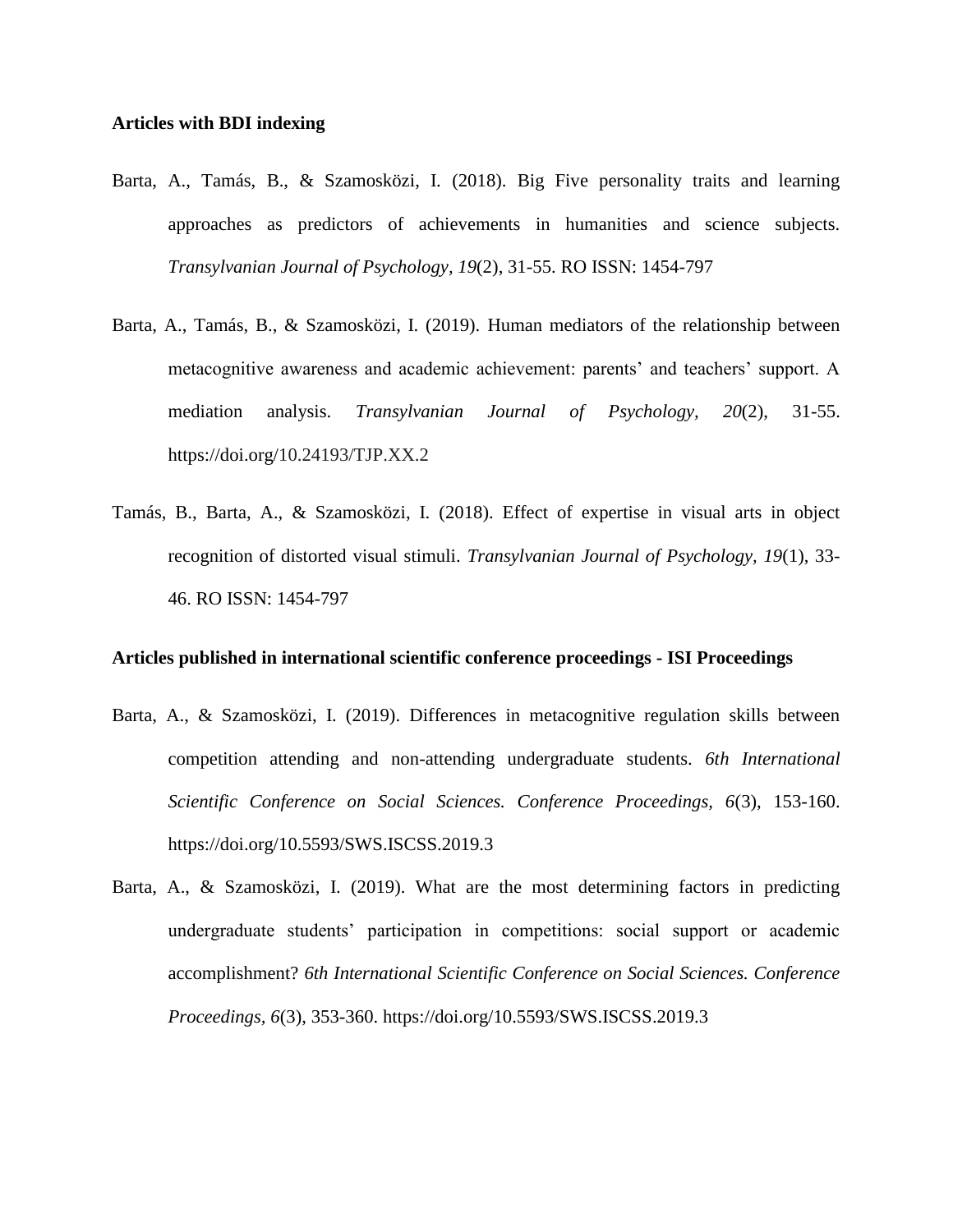- Barta, A., Tamás, B., & Szamosközi, I. (2020). Cognitive predictors of academic performance: Metacognitive knowledge and regulation. *7th SWS International Scientific Conference on Social Sciences –ISCSS 2020, 7*(1), 309-316. https://doi.org/10.5593/sws.iscss.2020.7.1/s06.37
- Barta, A., Tamás, B., & Szamosközi, I. (2020). Cognitive processes explaining participation in competitions: metacognitive awareness, knowledge and regulation. *7th SWS International Scientific Conference on Social Sciences –ISCSS 2020, 7*(1), 317-324. <https://doi.org/10.5593/sws.iscss.2020.7.1/s06.38>

# **Articles published in international scientific conference proceedings with publishers, ISBN, indexed BDI, ISCSS Proceedings**

- Barta, A., Tamás, B., Gálfi, B., & Szamosközi, I. (2021). Time perspectives as the predictors of online self-regulated learning. *5 th International Academic Conference on Humanities and Social Science.* 108-116. https://www.dpublication.com/wpcontent/uploads/2021/06/074-584.pdf
- Tamás, B., Barta, A., & Szamosközi, I. (2021). The Role of Art Expertise on Visual Symmetry and Asymmetry Preference*. 12th International Conference on Humanities, Psychology and Social Sciences.* 96-104. https://www.dpublication.com/wpcontent/uploads/2021/05/38-60047.pdf
- Tamás, B., Barta, A., & Szamosközi, I. (2021). The Role Of Stimuli Complexity And Handedness On Visual Symmetry And Asymmetry Preference. *5 th International Academic Conference on Humanities and Social Science.* 117-124. https://www.dpublication.com/wp-content/uploads/2021/06/075-585.pdf

### **International conference participation (paper and poster presentations)**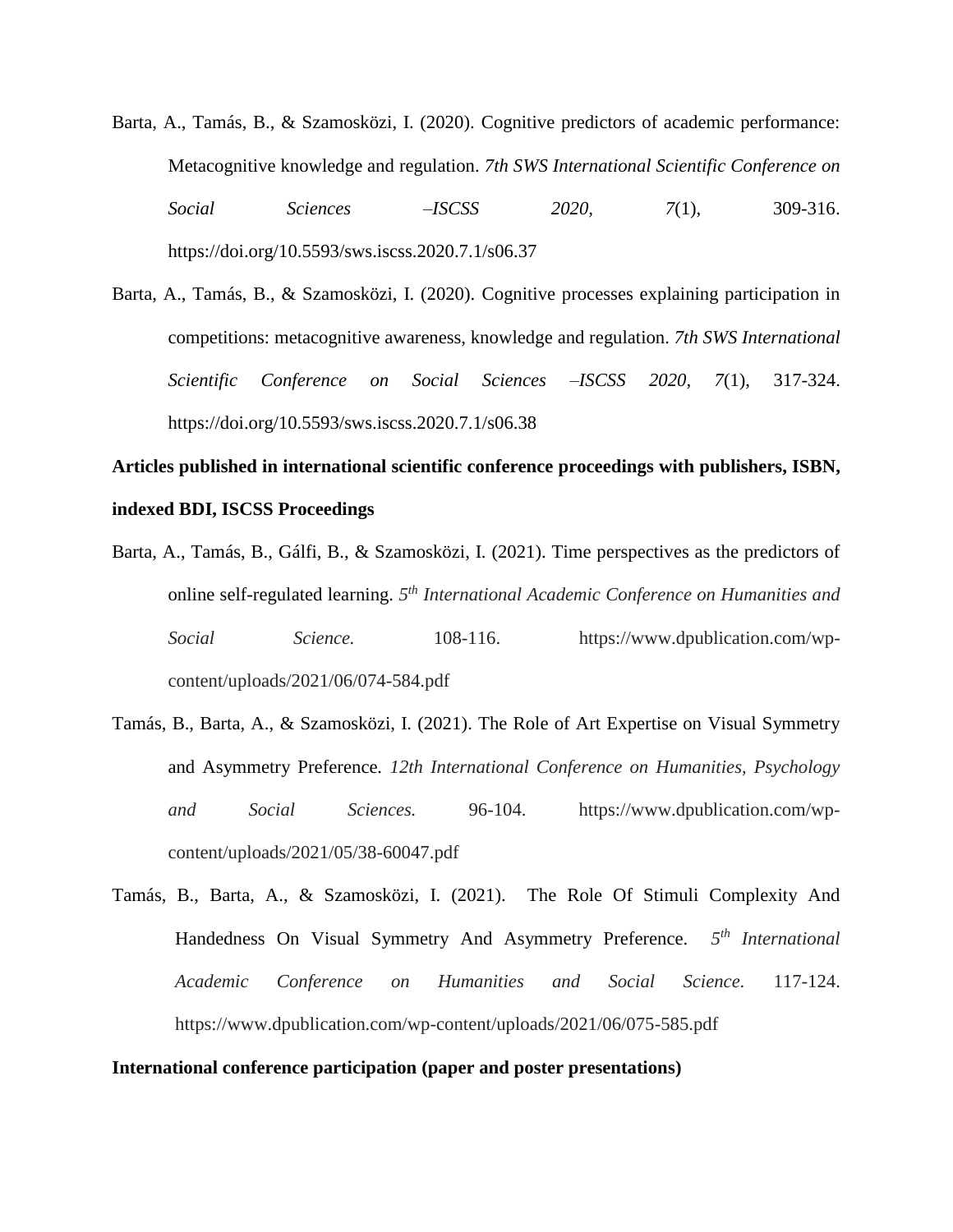- Barta, A., Szamosközi, I., & Tamás, B. (2021, July 18-23). *Competition related moderators of the relationship between metacognition and academic excellence [Poster presentation].* The 32<sup>nd</sup> International Congress of Psychology, Prague, Czech Republic.
- Barta, A., Tamás, B., Gálfi, B., & Szamosközi, I. (2021, June 18-20). *Time perspectives as the*  predictors of online self-regulated learning [Paper presentation]. 5<sup>th</sup> International Academic Conference on Humanities and Social Science. Brussels, Belgium.
- Barta, A., Tamás, B., Gálfi, B., Póka, T., & Szamosközi, I. (2021, August 22-30). *Excellencebased predictors of undergraduate students' critical thinking ability [Paper presentation].*  8<sup>th</sup> International Scientific Conferences on Social Sciences. Albena, Bulgaria
- Barta, A., Tamás, B., Gálfi, B., Póka, T., & Szamosközi, I. (2021, August 22-30). *Excellencebased predictors of undergraduate students' metacognitive awareness [Paper*  presentation]. 8<sup>th</sup> International Scientific Conferences on Social Sciences. Albena, Bulgaria
- Tamás, B., Barta, A., & Szamosközi, I. (2020, May 21-24). *Training in visual art results more unified reaction time over priming conditions [Poster presentation].* 32<sup>nd</sup> APS Annual Convention. Chicago, IL, USA. https://doi.org[/10.13140/RG.2.2.31839.48802](http://dx.doi.org/10.13140/RG.2.2.31839.48802)
- Tamás, B., Barta, A., & Szamosközi, I. (2021, May 14-16). *The Role of Art Expertise on Visual Symmetry and Asymmetry Preference [Paper presentation].* 12th International Conference on Humanities, Psychology and Social Sciences. Paris, France.
- Tamás, B., Barta, A., & Szamosközi, I. (2021, June 18-20). *The Role Of Stimuli Complexity And Handedness On Visual Symmetry And Asymmetry Preference [Paper presentation]*. 5<sup>th</sup> International Academic Conference on Humanities and Social Science. Brussels, Belgium.